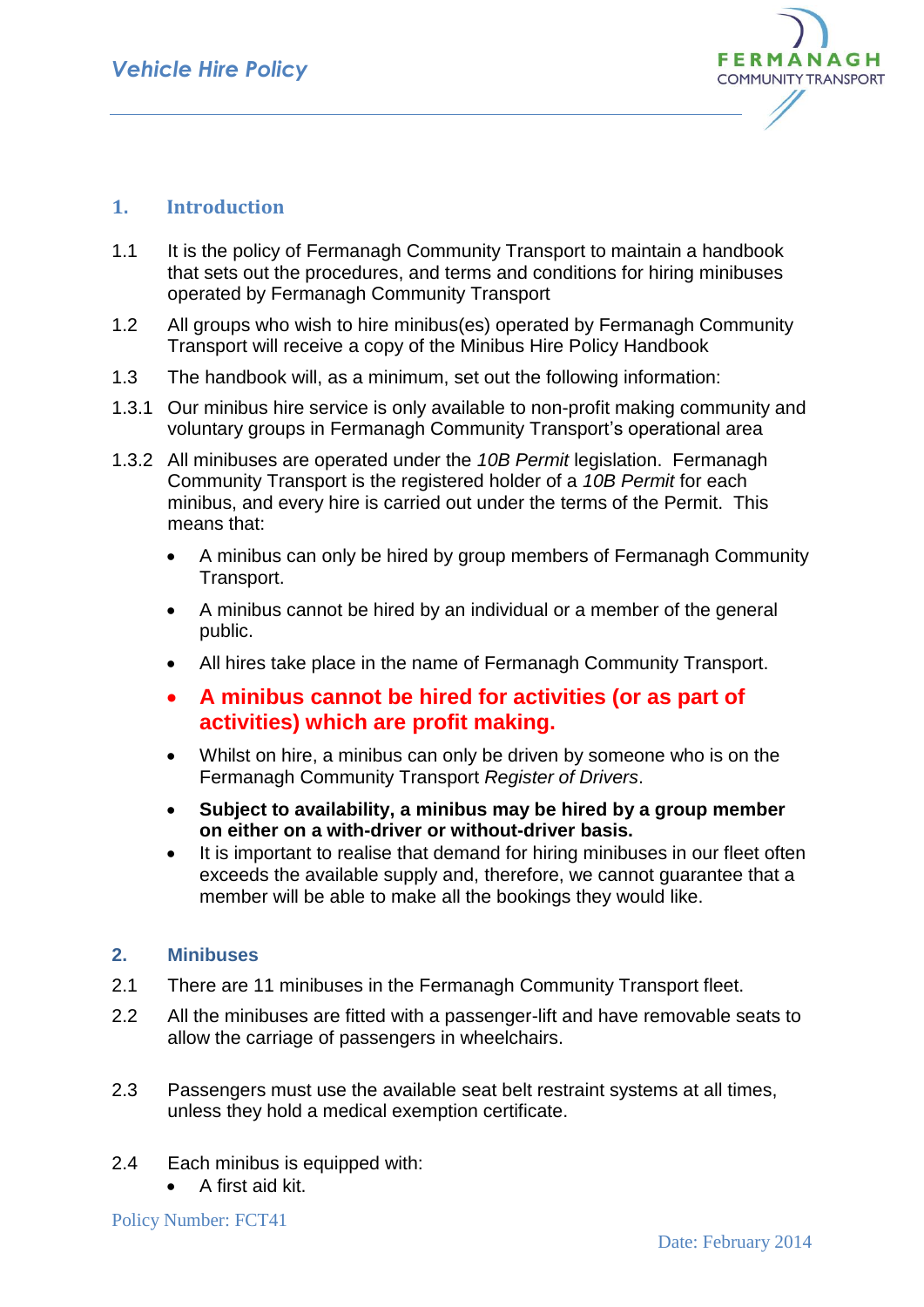

- Two fire extinguishers.
- The Fermanagh Community Transport *Driver's Pack* contains a copy of:
	- Fermanagh Community Transport Minibus Information Card.
	- **Fermanagh Community Transport Minibus Hire Policy.**
	- MiDAS Minibus Driver's Handbook.
	- Vehicle Manual.

# **3. Self-Drive Minibus Hire - Small Bus Permit Operation**

3.1 Technically, because all hires take place under the auspices of our Section*10B Permits*, every hire is considered to be the supply of transport with a driver. However, for the sake of clarity, when the hirer nominates a driver from our *Register of Drivers*, this is referred to as without-driver minibus hire.

## **4. Register Of Drivers**

- 4.1 Entitlement to drive minibuses in the Fermanagh Community Transport fleet is partly determined by the date when a driver passed his/her UK manual car driving test. Drivers who passed the test before 1 January 1997 have an automatic entitlement (until the age of 70, unless withdrawn) to drive a minibus with 9-16 passenger seats. The old style of driving licence will show a driving entitlement of category A (cars). The new style of driving licence will show category B (cars) and D1 (9-16 passenger seat minibuses).
- **4.2 Drivers who passed the test after 31 December 1996 are required to pass a further driving test in order to gain entitlement to drive a minibus with 9-16 passenger seats (category D or D1 on the new style driving licence). However, under certain circumstances, a driver may drive such a vehicle without the need for such a test. These circumstances are that:**
	- They are over 21 years of age
	- They have held their full B license for more than 2 years
	- They do not tow anything
	- They are volunteers not in receipt of any consideration in kind or any payment other than genuine out of pocket expenses (e.g. allowance for food while away on long journeys)
	- They are driving a vehicle whose GVW/MAM is not more than 3.5 tonnes (4.25 tonnes if adapted to carry wheelchairs)
- 4.3 A driver who wishes to drive under the above exemptions will be required to sign a statement certifying that s/he meets the requirements set out in (4.1) and (4.2).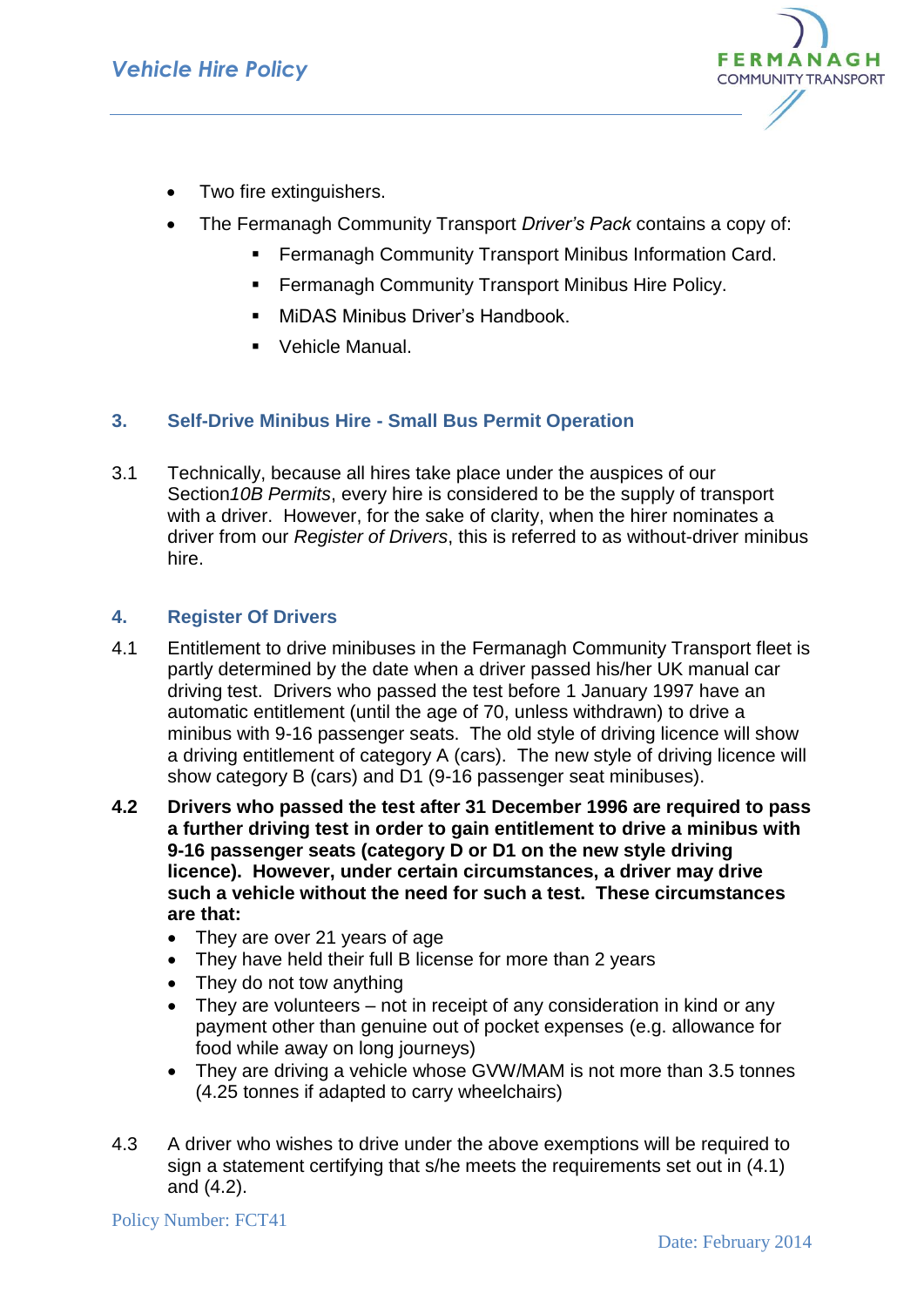

- 4.4 A driver who passed the manual car driving test after 31 December 1996, and who has subsequently passed a further driving test which gives an entitlement to drive category D or D1 vehicles, is required to have held his/her driving licence for a minimum of 1 year.
- 4.5 When a driver reaches the age of 70, entitlement to drive a minibus with 9-16 passengers is lost unless s/he passes a medical.
- 4.6 In addition, a driver must:
- 4.6.1 Be between the ages of 21 and 70.
- 4.6.2 Complete and sign the Fermanagh Community Transport insurance form: a photocopy of the driver's driving licence will be attached to this form.
- 4.6.3 Be able to answer "NO" to the following questions:
	- Have you had any convictions within the last 5 years, or do you have any prosecutions pending?
	- Have you had an accident whilst driving a motor vehicle in the last 3 years?
	- Has any period of a ban from driving been operative within the last 5 years?
	- Has any company or underwriter ever declined, cancelled or refused to renew any motor insurance, or increased the premium or policy excess, or imposed special conditions?
- 4.6.4 Provide details about any medical condition, or medical history (whether physical or mental; including defective vision not corrected by glasses, or hearing loss not corrected by a hearing aid) that may affect his/her ability to drive a minibus. In addition, details about any medication that is currently being taken, including dosage, should also be provided.
- 4.6.5 Successfully undertake a MiDAS (Minibus Driver Awareness Scheme) driving assessment and attend the relevant MiDAS training course(s).
- 4.7 MiDAS is the UK national standard for the assessment and training of minibus drivers, and consists of three modules:
- 4.7.1 On-Road Driving Assessment
	- This is carried out on a one-to-one basis.
- 4.7.2 Standard Training Module
	- This is compulsory for all minibus drivers and provides information on: *Responsibilities of a Minibus Driver*, *Passenger Safety*, *Child Passenger Safety*, *Defensive Driving*, *Personal Safety* and *Breakdown, Accident & Emergency Procedures*.
- 4.7.3 Accessible Minibus Training
	- This module is only compulsory for drivers who intend to carry passengers with mobility difficulties (e.g. those travelling in wheelchairs, and those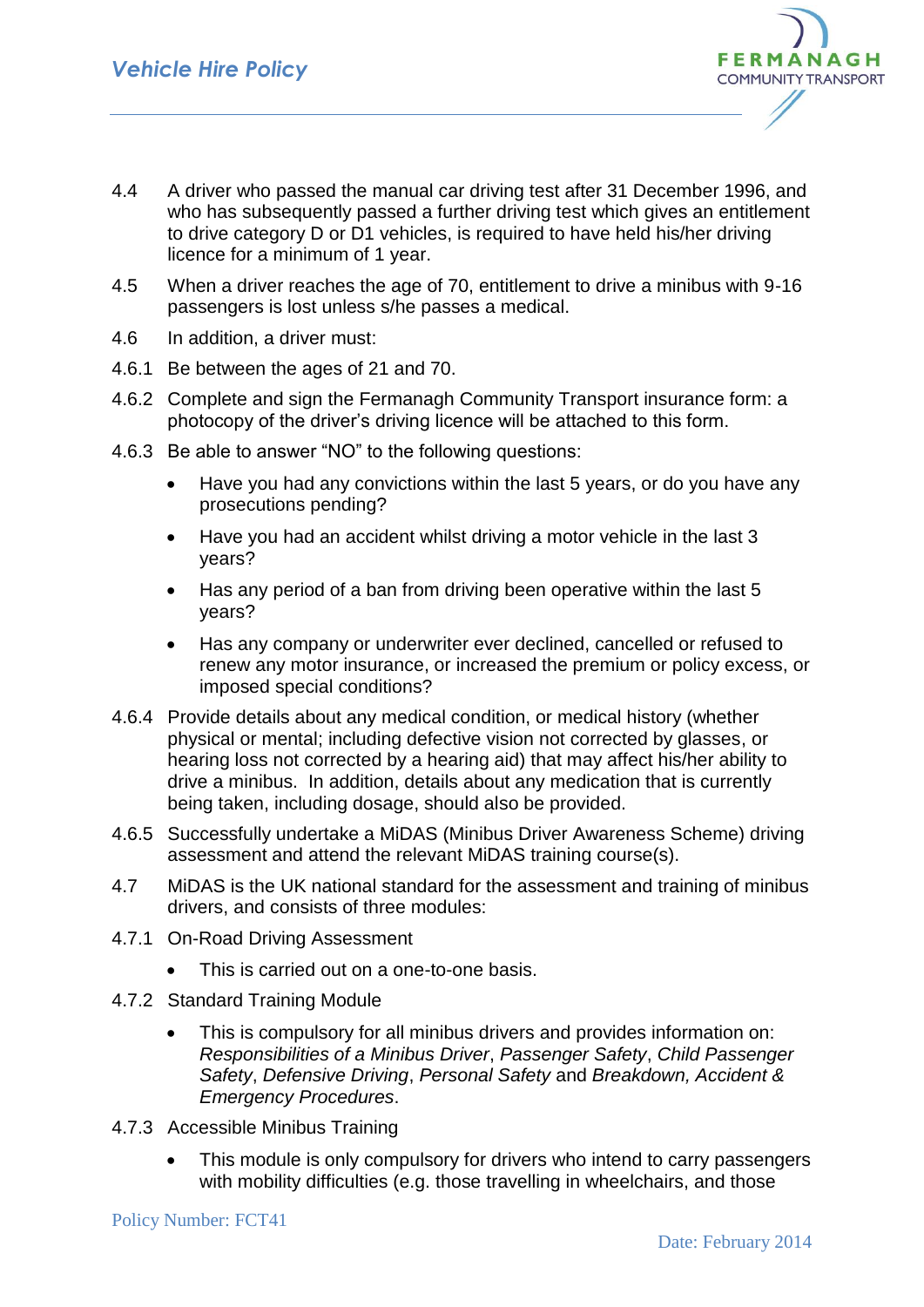

who may require to use the passenger lift); however, all drivers are welcome to attend. This session covers the following areas: *Passenger Awareness and Assistance*, *Wheelchair & Passenger Restraint Systems*  and *Passenger Lifts*.

- 4.8 The on-road driving assessment takes into account the following factors:
	- Confidence in handling the vehicle.
	- Ability to drive the vehicle in such a manner as to be comfortable and safe for passengers.
	- Correct use of brakes. Braking hard in an empty vehicle may lead to skidding. Harsh braking is uncomfortable for passengers and bad for the vehicle.
	- Good clutch control (not keeping the clutch partially depressed), gear changing and correct use of gears.
	- Correct use of the accelerator.
	- Good observation of all traffic situations.
	- Use of mirrors and signals.
	- Correct speed for road conditions. Slowing down when visibility is bad. Observing all speed limits.
	- Consideration for other road users.
	- Ability to satisfactorily perform one or more manoeuvres, such as a 3 point turn, reversing round a corner or into a parking space.
- 4.9 Drivers who successfully complete the MiDAS assessment and training session(s) will receive a nationally recognised MiDAS certificate, have their name entered on the MiDAS register of drivers, and will receive their own copy of the comprehensive MiDAS Minibus Driver's Handbook.
- 4.10 The cost of a MiDAS driving assessment will be provided on request. MiDAS driving assessments and training courses are carried out by Fermanagh Community Transport staff who are accredited MiDAS Driver Assessor/Trainers.
- 4.11 A MiDAS driving assessment and relevant training course(s) must be booked and paid for in advance of a without-driver hire.
- 4.12 Drivers must bring their driving licence to the appropriate Fermanagh Community Transport office at the time of a driving assessment: failure to do so will result in the assessment being cancelled.
- 4.13 A driver who has successfully undertaken a MiDAS driving assessment, and attended the relevant MiDAS training course(s), will be eligible to drive any vehicle in the Fermanagh Community Transport fleet. However, due to the varying levels of equipment on different minibuses, a vehicle familiarisation (which may include a short on-road session) will be required before a driver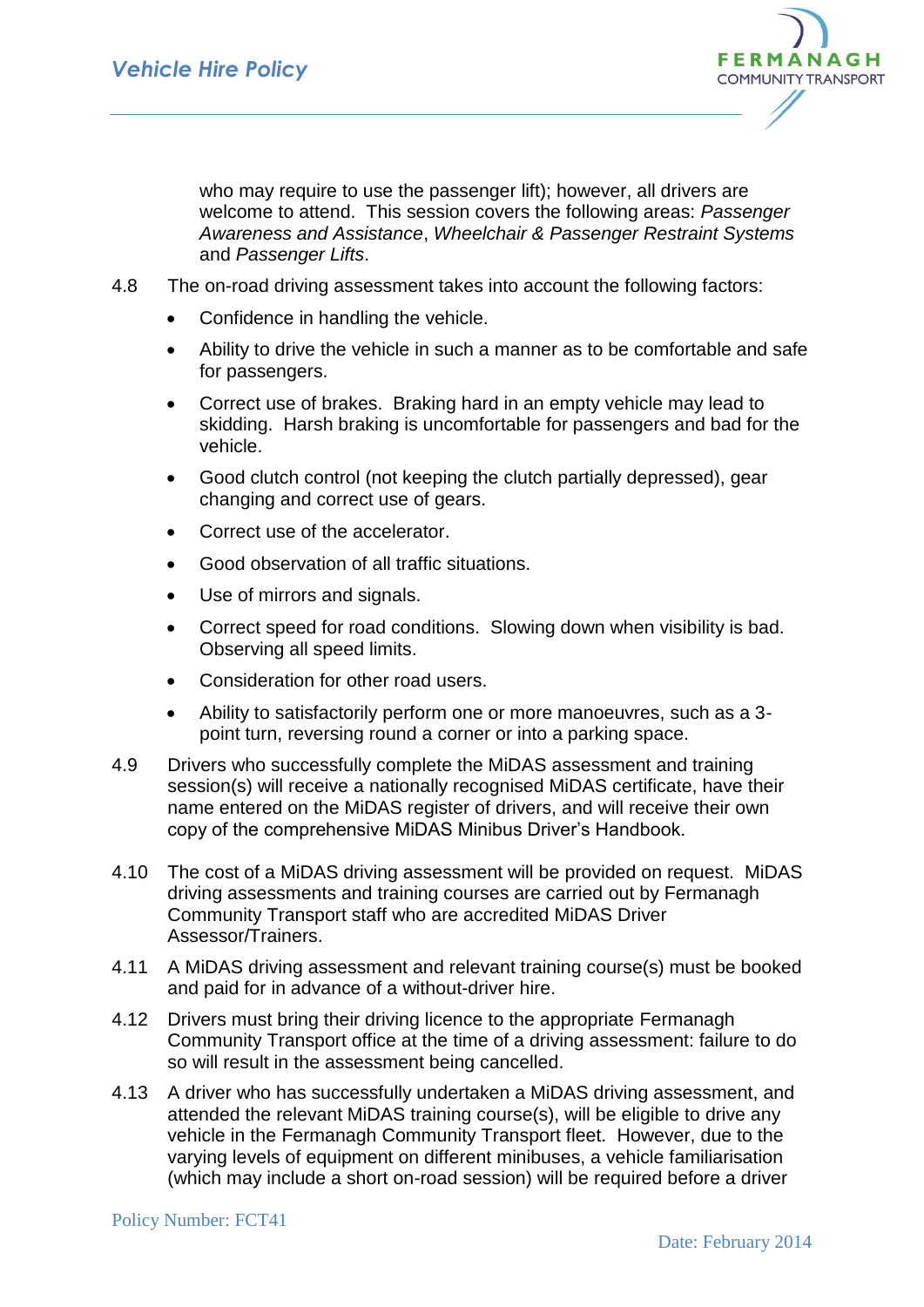

can drive a vehicle other than the one in which the on-road assessment was carried out. A vehicle familiarisation can often be carried out immediately before the start of a hire, but must be pre-booked.

- 4.14 A driver who has obtained the appropriate MiDAS certificate(s) from an agency other than Fermanagh Community Transport will not normally be required to undertake a further driving assessment with Fermanagh Community Transport. However, Fermanagh Community Transport will still need to see the driving licence of such a driver before s/he can drive a vehicle in the fleet. A vehicle familiarisation is also required for each type of vehicle in the Fermanagh Community Transport fleet.
- 4.15 All drivers must abide by the Fermanagh Community Transport *Driver's Rules*, a copy of which is enclosed in the MiDAS Minibus Driver's Handbook.

## **5. Vehicle Familiarisation**

5.1 A driver who has successfully undertaken a MiDAS driving assessment, and attended the relevant MiDAS training course(s), will subject both to having D1 driving entitlement be eligible to drive any vehicle in the Fermanagh Community Transport fleet. Because of the varying levels of equipment on different minibuses, and particularly because some minibuses are significantly longer and wider than others, a vehicle familiarisation will be required before a driver can drive a vehicle other than the one in which the MiDAS on-road assessment was carried out. Very often, a vehicle familiarisation will include a short on-road session and require the successful completion of a reversing manoeuvre. If either of the on-road components of the vehicle familiarisation, or the reversing manoeuvre, are not completed satisfactorily, the driver will not be allowed to drive that particular minibus. Additional training may be available at the discretion of the MiDAS Driver Assessor/Trainer. For small minibuses, a vehicle familiarisation can often be carried out immediately before the start of a hire, although it should always be pre-booked: for larger minibuses, it should be booked on a day well before the hire.

#### **6. Insurance**

- 6.1 Vehicles in the Fermanagh Community Transport fleet are driven under insurance arranged by Fermanagh Community Transport.
- 6.2 Insurance cover may be invalidated if any of the information contained on the Fermanagh Community Transport insurance form is subsequently found to be false or inaccurate. Any material changes to the information on a driver's licence must be notified to Fermanagh Community Transport before that person next drives a vehicle in the Fermanagh Community Transport fleet. Similarly, should a driver have an accident whilst driving any motor vehicle after his/her name is entered on the Community Transport *Register of Drivers,*

#### Policy Number: FCT41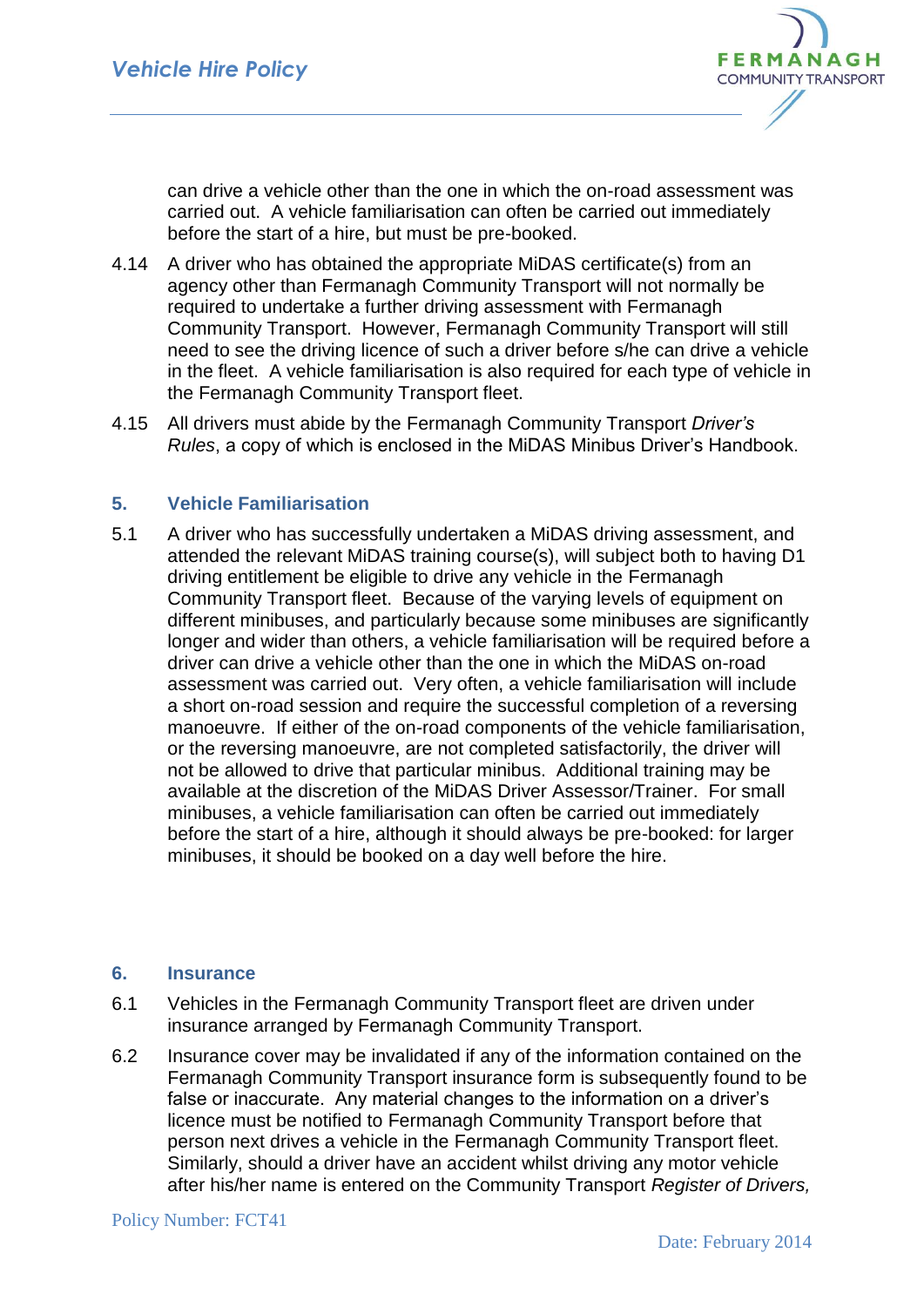

that fact must be disclosed to Fermanagh Community Transport before that person next drives a vehicle in the Fermanagh Community Transport fleet.

## **7. Removal from Register of Drivers**

- 7.1 Fermanagh Community Transport reserves the right to remove a person from the *Register of Drivers* if:
	- That person is involved in a serious own-fault accident.
	- That person has more than two minor own-fault accidents in any 12 month period.
- 7.2 In all such cases, Fermanagh Community Transport shall be the sole arbiter when determining whether an accident is serious or of a minor nature.

### **8. Carriage of Goods**

8.1 Minibuses must not be used for the carriage of goods.

### **9. Accidents**

9.1 In the event of an accident where a minibus is being driven on a without-driver basis it will fall to the group under whose membership the hire was booked to reimburse Fermanagh Community Transport for any insurance excess payable. Currently this is £250.00

### **10. Vehicle Breakdowns**

10.1 All vehicles in the Fermanagh Community Transport fleet are covered by a Breakdown Organisation.: this includes "Home Start" and "Recovery". The MiDAS Minibus Driver's Handbook contains general details about what to do in the event of a breakdown or accident.

#### **11. Off-Road Use**

11.1 Vehicles in the Fermanagh Community Transport fleet should not be driven "off-road". If a driver causes loss or damage to a Fermanagh Community Transport fleet vehicle by going "off-road", the costs of any necessary repairs will become the hirer's responsibility.

## **12. Blue Badge**

12.1 Minibuses in the Fermanagh Community Transport fleet are equipped with Blue Badges. These are located in the office. It is an offence to display a Blue Badge while a motor vehicle is being driven on the road. It is, therefore, the driver's responsibility to ensure that the Blue Badge is only facing outward when the vehicle is parked, and when at least one eligible passenger is being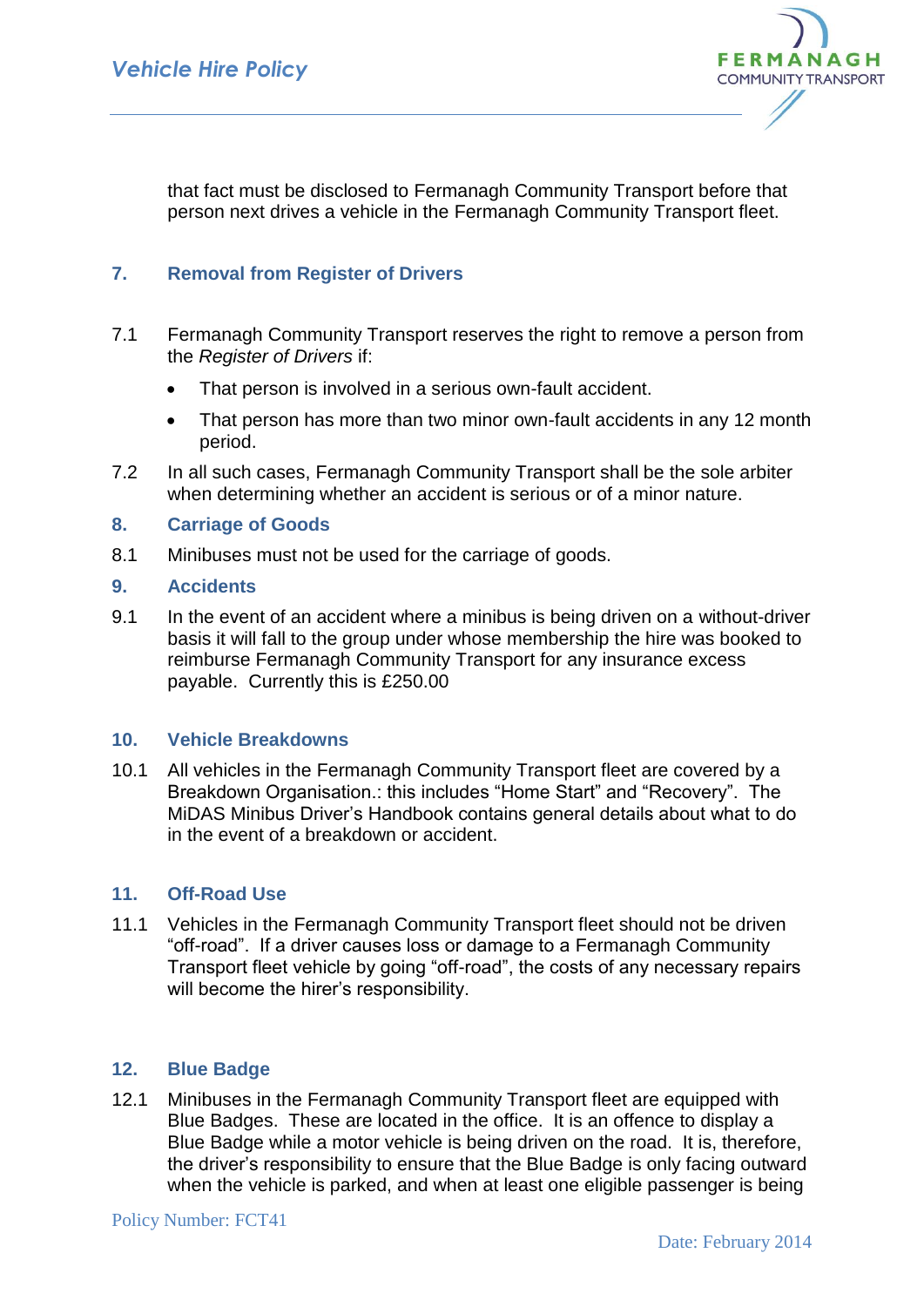

carried. Equally, it is the responsibility of individual drivers to ensure that the vehicle is not parked with the Blue Badge outward facing when eligible passengers are not being carried.

- 12.2 The MiDAS Minibus Driver's Handbook sets out the conditions under which Blue Badges can be used. In Scotland, if a Blue Badge is properly displayed, a vehicle may park without time limit on streets with single or double yellow lines, except where there is a ban on loading or unloading.
- 12.3 Although any prosecution arising from illegal use of a Blue Badge will be directed at the driver concerned, it is important to realise that the ultimate sanction is the withdrawal of all Blue Badges from Fermanagh Community Transport. This would impact unfairly on those who have a genuine entitlement to use Blue Badges.

### **13. Passenger Safety**

- 13.1 We recommend that lifting & handling of passengers in our minibuses should only be undertaken by individuals who have received training in the relevant techniques.
- 13.2 When a passenger requires to be lifted, a basic risk assessment should be undertaken. Some of the factors that should be considered include:
	- Is a lift necessary and appropriate?
	- The weight of the passenger and the nature of their disability.
	- The training undertaken by the relevant individuals, and the information that is available to them.
	- Are lifting aids available?
	- What practical steps are in place to minimise the risks involved?
- 13.3 It is the hirer's responsibility to assess each passenger's ability to use the steps or passenger lift when boarding or alighting from a Fermanagh Community Transport minibus. Similarly, it is the hirer's responsibility (where applicable) to assess each passenger's ability to transfer safely from a wheelchair to a seat in a Fermanagh Community Transport minibus, and from such a seat to a wheelchair.

## **14. Children**

## **14.1 It is a requirement that all children (up to 16 years) sit on forward-facing seats and wear seatbelts.**

14.2 Remember that young children are required to use appropriate seating, and that Fermanagh Community Transport cannot provide baby carriers, child seats or booster cushions.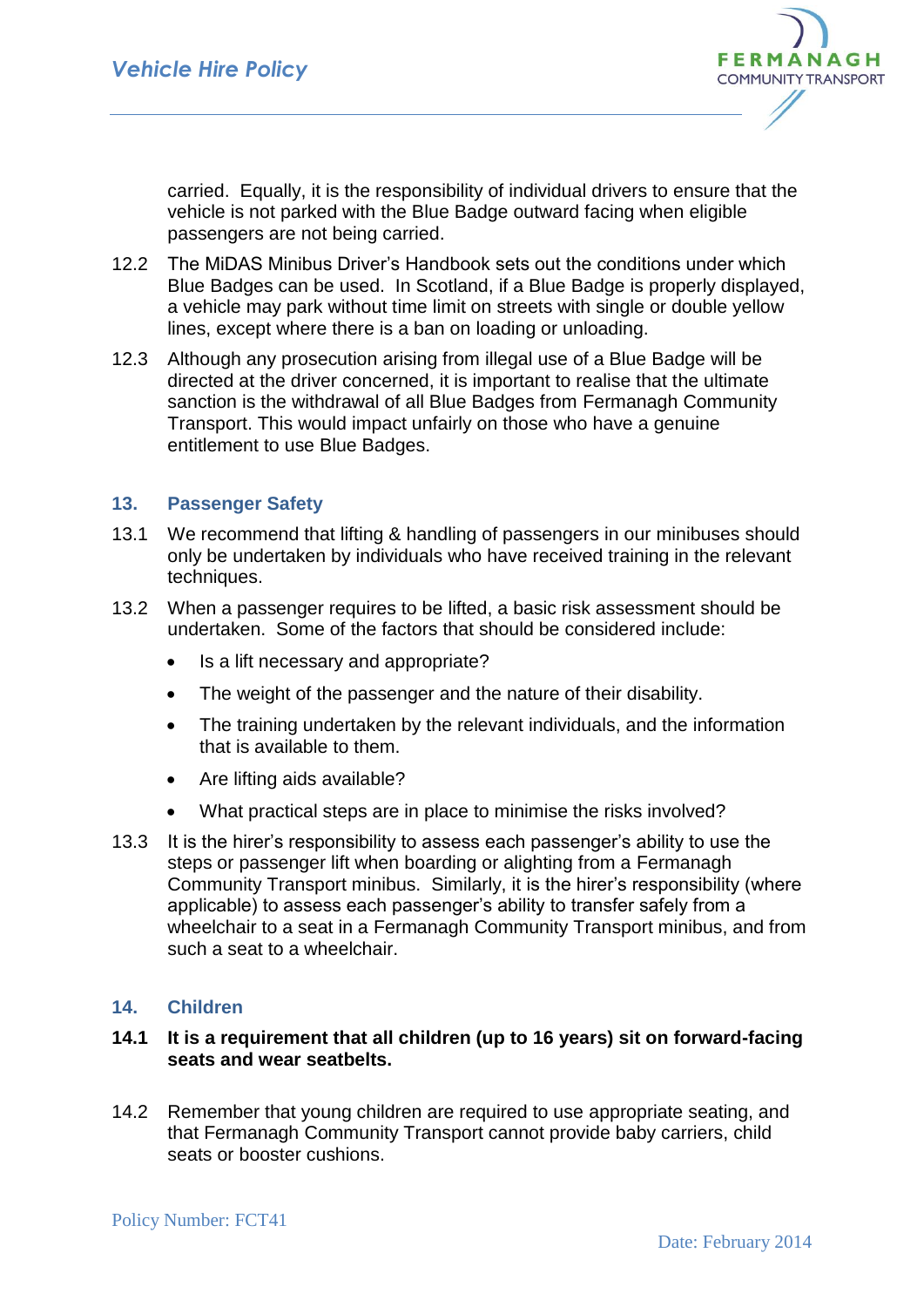

### **15. Access NI**

- 15.1 If your group is a voluntary child care organisation and your driver (either paid or unpaid) is likely to have substantial unsupervised access to children whilst driving a Fermanagh Community Transport fleet vehicle (ie your driver is engaging in Regulated Activity) you are reminded that it will be necessary for an Enhanced Disclosure with checks against the appropriate barred lists to be undertaken by Access NI.
- 15.2 Fermanagh Community Transport is committed to protecting all passengers including children (aged 17 and under) and vulnerable adults (including older people, people with disabilities and other vulnerable adults).
- 15.3 To this end any group hire member is required to provide a copy of, or proof that the nominated driver/s and or passenger assistants for your organisation has been through an Access NI check.
- 15.4 This check will confirm if the driver and/or passenger assistant is not on any list of people not permitted to work with children or vulnerable adults. If your organisation is unable to provide a copy, or proof that the check has been completed Fermanagh Community Transport can have this check completed for your driver / passenger assistant.
- 15.5 If you would like Fermanagh Community Transport to complete this check please contact the office for details, a copy of an application form, confirmation of the proof of ID required and any costs.

### *15.6 Please note:* **Fermanagh Community Transport** *may not be able to provide your Group with membership or transport if your driver and/or passenger assistant has not completed an appropriate Access NI check.*

#### **16. Making A Booking**

- 16.1 Bookings are subject to vehicle availability. One-off bookings can be made over the telephone or, if you wish, in writing. Requests for regular bookings MUST be made in writing and should state dates, times, vehicle required, seating capacity, etc.
- 16.2 Regular bookings for a vehicle can be made in blocks of up to three months, and can be booked up to four weeks in advance.
- 16.3 Should you wish to renew a block of regular bookings, please do so in writing: we do not issue reminders when such bookings are about to expire. We try to maximise the opportunities for members to make their bookings; therefore, renewals of regular bookings cannot be guaranteed.
- 16.4 In general, and subject to availability, a minibus can be booked for any period up to seven days. Bookings for longer periods may be accepted at the discretion of the Fermanagh Community Transport's Transport Manager.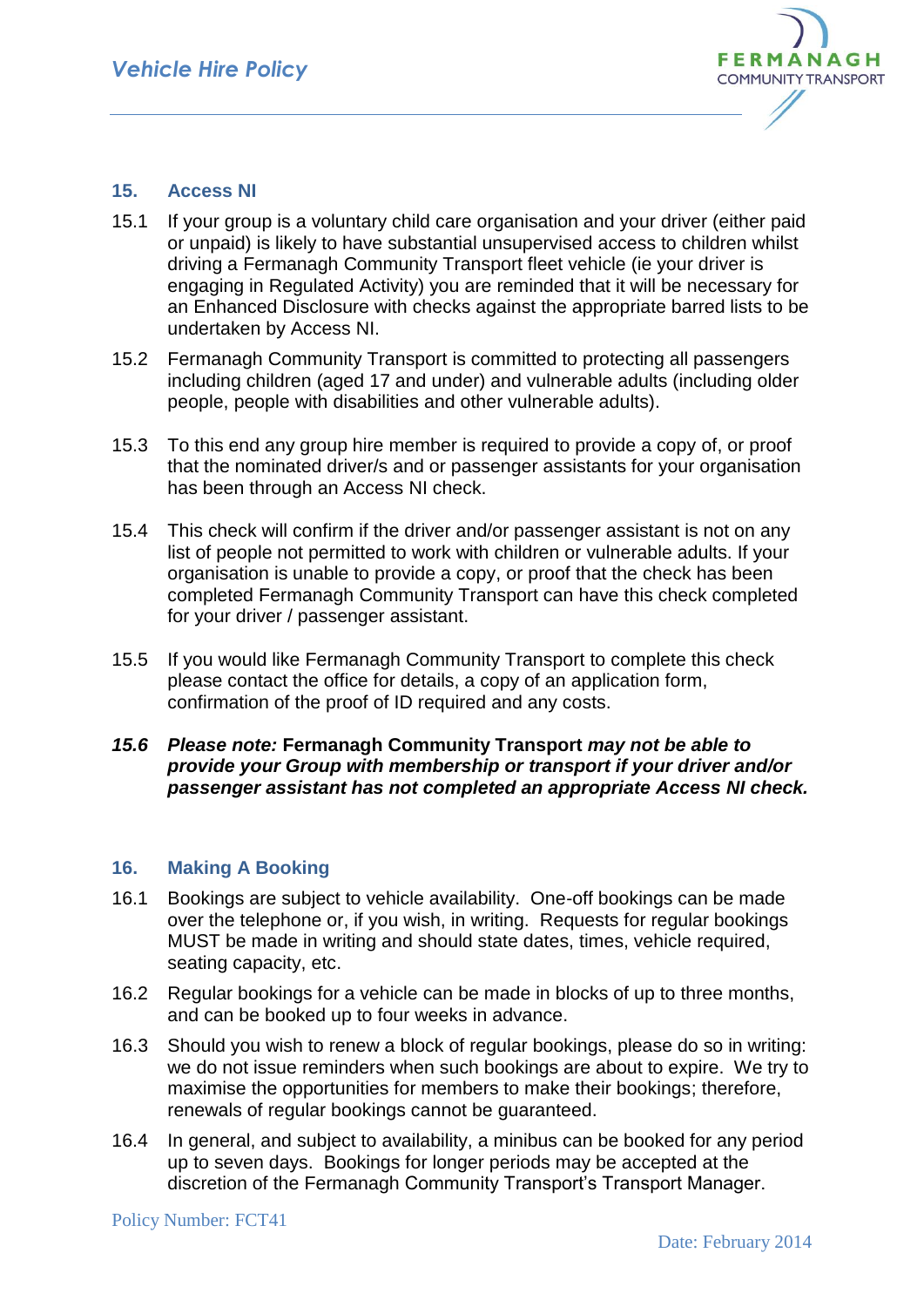

- 16.5 It is important that careful consideration is given to the times for which you wish to hire the vehicle, especially the return time. This is to ensure that you have the vehicle long enough to complete your journey, but also that you do not keep it unnecessarily when other groups could be using it. If, for example, you have booked a vehicle until 5.00 p.m., then it must be returned by this time. The Fermanagh Community Transport office closes at 5.00 p.m. and another group may be waiting to start an evening hire. Furthermore, the vehicle may require to be fuelled, or seats may need to be removed/replaced. If you think you may be unavoidably delayed in returning the vehicle, please telephone the office as soon as possible.
- 16.6 Wilfully keeping a vehicle longer than the pre-booked return time will render the hirer liable to financial (or other) penalties (see clause 22 of the *Terms & Conditions of Vehicle Hire*). When there is an accident or breakdown, this does not apply.
- 16.7 Please note that the Fermanagh Community Transport offices are closed at weekends and on local Bank Holiday Mondays. If you have a vehicle booked at these times, you must arrange with the administration staff how to pick up keys and vehicle. Fermanagh Community Transport is also closed on Good Fridays.

### **17. Charges**

17.1 All charges relating to Minibus Hire will be available from Fermanagh Community Transport upon request.

## **18. Availability**

- 18.1 With-driver minibus hires are accepted at the discretion of the Fermanagh Community Transport Manager
- 18.2 The with-driver minibus hire service is provided by a mixture of paid drivers and volunteer drivers. The number of with-driver hires that Fermanagh Community Transport can carry out will vary from time to time because of the fluctuating size of the volunteer pool. This service is primarily available from 9.00 a.m. to 5.00 p.m. Monday – Friday: however, there may be occasions when the service will be available outside these hours.

## **19. Fermanagh Community Transport Drivers**

- 19.1 Every Fermanagh Community Transport driver is fully qualified under the MiDAS scheme. Drivers also undertake additional training in areas such as *Minibus Fire & Evacuation Procedures.*
- 19.2 Drivers working for Fermanagh Community Transport carry a lot of responsibility and, should they feel it necessary, the final decision to cancel a journey (e.g. because of bad weather) lies with them.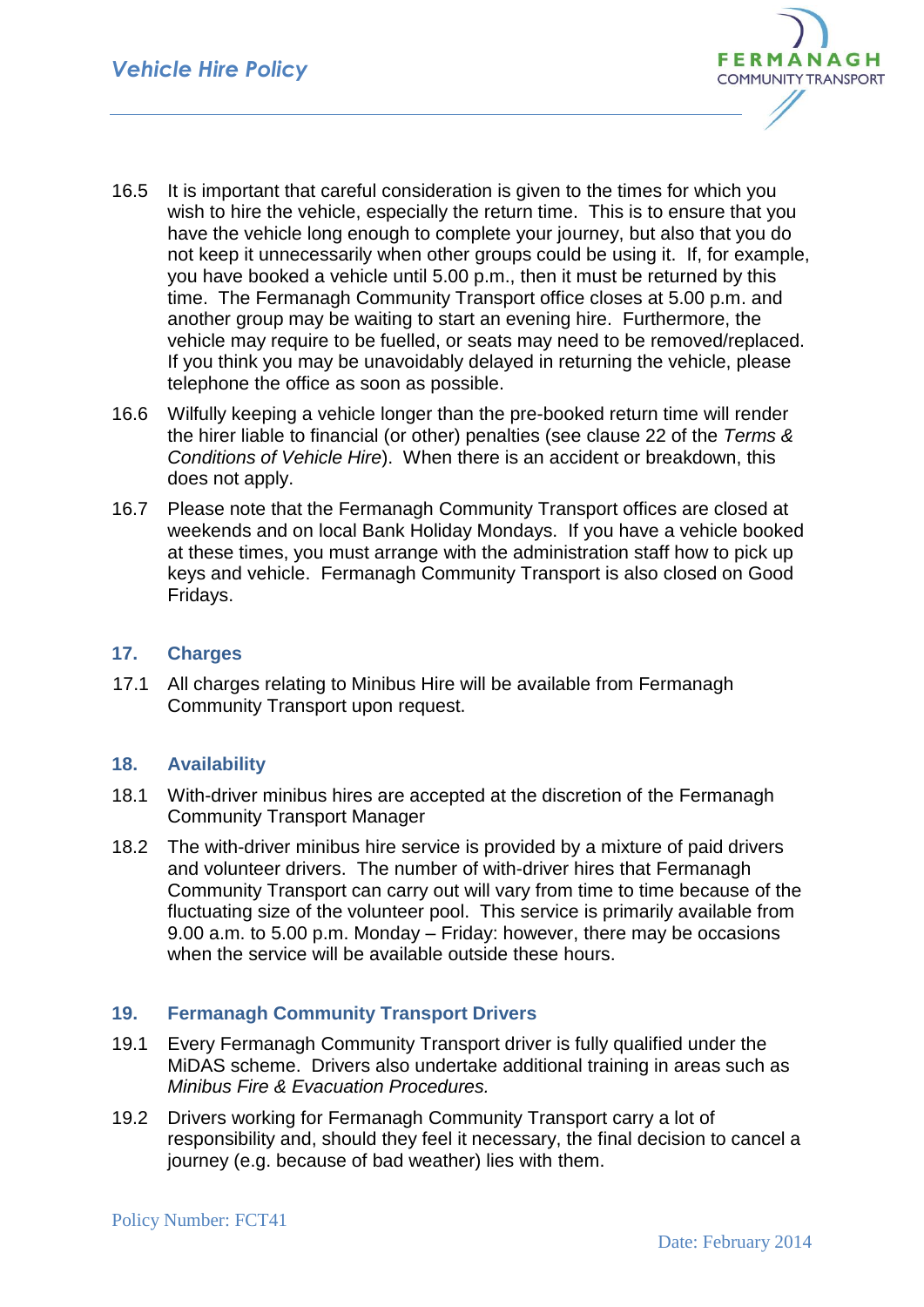

19.3 The Fermanagh Community Transport pool of volunteer drivers is small: it is a delicate job to strike a balance between maintaining a volunteer's interest but also ensuring that they are not taken for granted. It is, therefore, vital that groups making use of this service do not make unreasonable requests of the volunteer. For example, a group should not unreasonably request that a Fermanagh Community Transport driver pick up more than the agreed number of passengers. A Fermanagh Community Transport driver reserves the right to refuse a request if s/he believes it is unreasonable.

### **20. Escorts**

- 20.1 Fermanagh Community Transport is unable to offer an escort service on withdriver minibus hires. It is, therefore, the responsibility of the hirer to provide a reliable and competent escort. An escort is compulsory if children or other vulnerable passengers are to be carried. Fermanagh Community Transport reserves the right to refuse a with-driver booking if a suitable escort cannot be provided.
- 20.2 The escort is normally expected to meet the driver at the Fermanagh Community Transport office, or at the first passenger pick-up point.
- 20.3 The escort's responsibilities include:
	- Dealing with the needs of passengers.
	- Escorting passengers to and from the vehicle.
	- Assisting the driver in planning the route if the job involves multiple pickups.
	- Assisting the driver in the event of an accident, breakdown or emergency by looking after the passengers.

#### **21. Emergencies**

21.1 You MUST be able to provide a contact telephone number that will be staffed during the time of the hire. This is especially important for hires outside normal office hours. If you do not provide such a telephone number, Fermanagh Community Transport cannot be held responsible for any failure to inform you about any emergency or other problem associated with the hire: e.g. a breakdown on the way to the first pick-up.

#### **22. Bookings**

22.1 Bookings for vehicle hires are only accepted from members of Fermanagh Community Transport. It is the responsibility of the member, not Fermanagh Community Transport to ensure that bookings made in the name of the member are made by authorised personnel. A member is responsible for the payment of any hire booked in its name. accepted in good faith by Fermanagh Community Transport.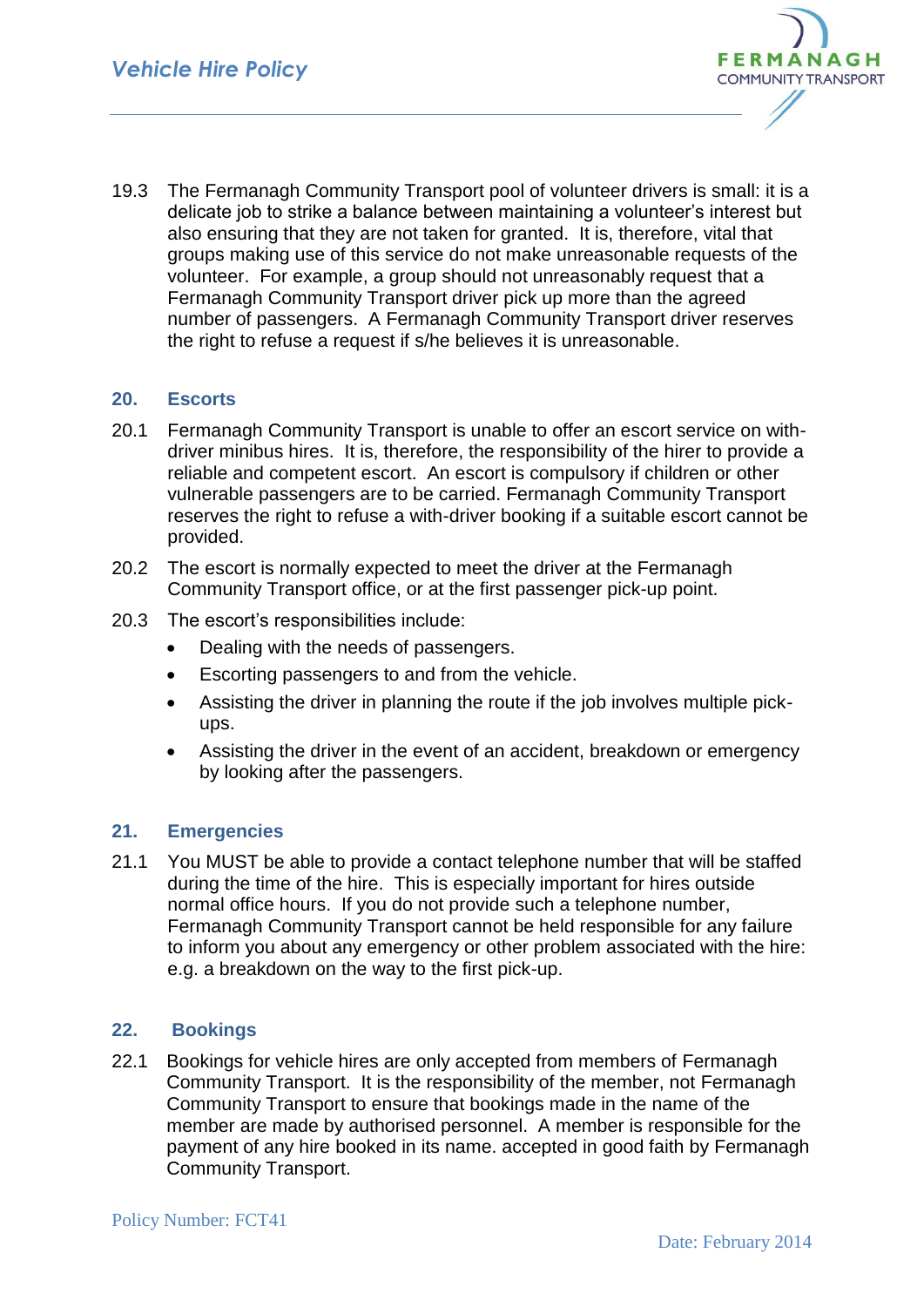

- 22.2 All accounts must be paid promptly. Invoices are sent out at the end of each calendar month, and must be paid within 30 days. Fermanagh Community Transport reserves the right to refuse bookings to any group whose account is overdue. Non-payment of invoices will result in loss of membership.
- 22.3 The invoice for any particular hire will be the responsibility of the hirer.
- 22.4 Drivers and passengers are not allowed to smoke in any Fermanagh Community Transport vehicle. Fermanagh Community Transport reserves the right to refuse hires from groups who persistently ignore this regulation, and reserves the right to levy a charge of £50.00 for clearing up debris caused by smoking.
- 22.5 Vehicles must be returned in a clean and tidy condition: all rubbish must be removed from the vehicle before the end of the hire. Failure to do so may result in a £30.00 surcharge being added to the hirer's invoice.
- **22.6 Fermanagh Community Transport reserves the right to ban a driver from driving any vehicle in the Fermanagh Community Transport fleet should that person allow another person who has not passed the MiDAS driver assessment (or who has not attended the relevant MiDAS training course[s], or who has not been through the relevant Fermanagh Community Transport vehicle familiarisation process) to drive a vehicle in the Fermanagh Community Transport fleet. In such circumstances, the driver(s) may be liable to prosecution.**
- 22.7 Fermanagh Community Transport reserves the right to ban a driver from driving any vehicle in the Fermanagh Community Transport fleet if there are reasonable grounds for believing that person knowingly failed to report any damage to, or accident involving, a vehicle in the Fermanagh Community Transport fleet whilst it was in their care (i.e. during a hire).
- 22.8 Should a group fail to turn up for a booked hire, or give little or no notice of cancelling their hire, Fermanagh Community Transport reserves the right to levy a charge of £30.00 per day for each day cancelled.
- 22.9 Should a group persistently cancel their bookings, Fermanagh Community Transport reserves the right to levy a charge of £50.00 per day for each day cancelled, regardless of the length of notice given for the cancellation.
- 22.10 Fermanagh Community Transport reserves the right to reject, cancel or vary any booking if the purpose for which the vehicle is to be used is inconsistent with the aims, objectives or rules of Fermanagh Community Transport
- 22.11 In the event of cancellation or change to a booking by Fermanagh Community Transport, no liability can be accepted for any loss, financial or otherwise, arising from our failure to provide a vehicle, and Fermanagh Community Transport cannot be held responsible for breach of contract in such circumstances.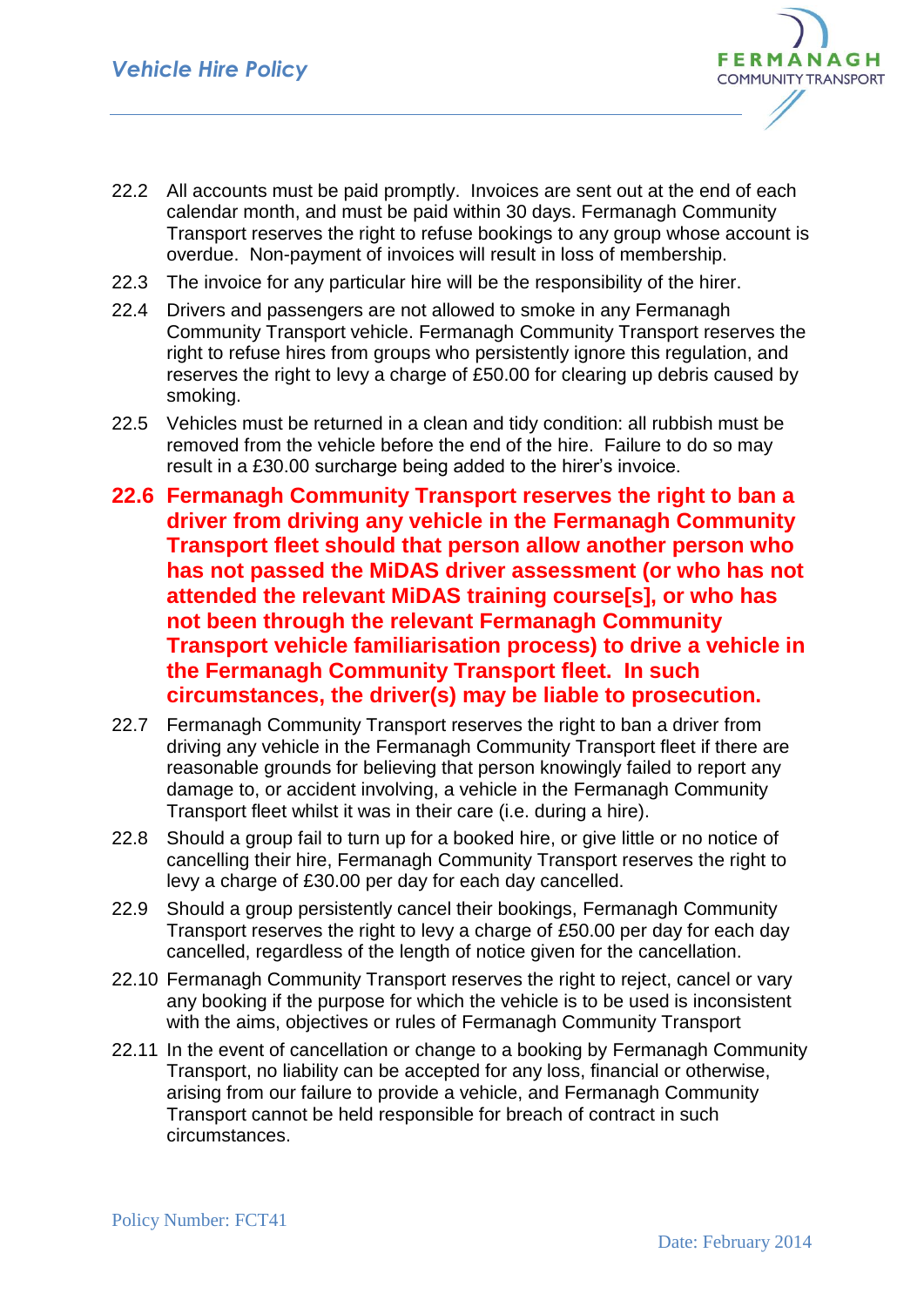

# **23. Terms & Conditions of Vehicle Hire: Self-Drive Hire**

- 23.1 Anyone driving a vehicle in the Fermanagh Community Transport fleet must be on the Fermanagh Community Transport *Register of Drivers* and have successfully undertaken the MiDAS driving assessment and relevant training course(s).
- 23.2 Should a driver provide false or inaccurate information at the time of registering with Fermanagh Community Transport, and insurance cover is consequently invalidated, Fermanagh Community Transport reserves the right to take legal action against the relevant parties.
- 23.3 Drivers must notify Fermanagh Community Transport of any changes in the circumstances relating to their driving licence (including changes in health) which occur after they have completed the insurance form.
- 23.4 Any fines during without-driver hires resulting from illegal parking (including misuse of a Blue Badge) will be passed onto, and are the responsibility of, the hirer. Fermanagh Community Transport reserves the right to make payment and then recover the amount from the hirer.
- 23.5 Any prosecution of a driver arising from the use of a Fermanagh Community Transport fleet vehicle while on without-driver hire will be the responsibility of the hirer and/or driver. This includes any charges against a driver arising from vehicle defects.
- 23.6 Drivers must not drive whilst under the influence of drugs or alcohol.
- 23.7 Drivers must not indulge in dangerous driving, or abuse the vehicle.
- 23.8 Drivers must inspect the vehicle before and after each hire, and note down any damage or fault on the logsheet.
- 23.9 The hirer is responsible for maintaining correct oil and water levels, and correct tyre pressures, during the period of the hire.
- 23.10 The hirer may be liable for the cost of replacing a tyre if it is damaged beyond repair due to kerbing, or being driven on whilst it is flat or punctured.
- 23.11 Minibuses must be returned no later than the previously booked time. Should an unauthorised late return of a vehicle result in another group being unable to hire the vehicle at the time they booked, any resultant financial liability may be passed on to the first group. Wilfully keeping a vehicle beyond the booked time can be construed as taking the vehicle without the owner's consent. In such cases, Fermanagh Community Transport reserves the right to take any appropriate action to recover the vehicle. Fermanagh Community Transport reserves the right to levy an additional surcharge of £30.00 in the event of an unauthorised late return of a vehicle. Fermanagh Community Transport reserves the right to refuse hires from groups who are persistently late in returning vehicles.
- 23.12 Receipts for fuel, oil or minor repairs incurred during a without-driver hire must be returned to the Fermanagh Community Transport office, together with the log sheet and vehicle keys. Failure to do so will result in these costs NOT being deducted from the invoice.